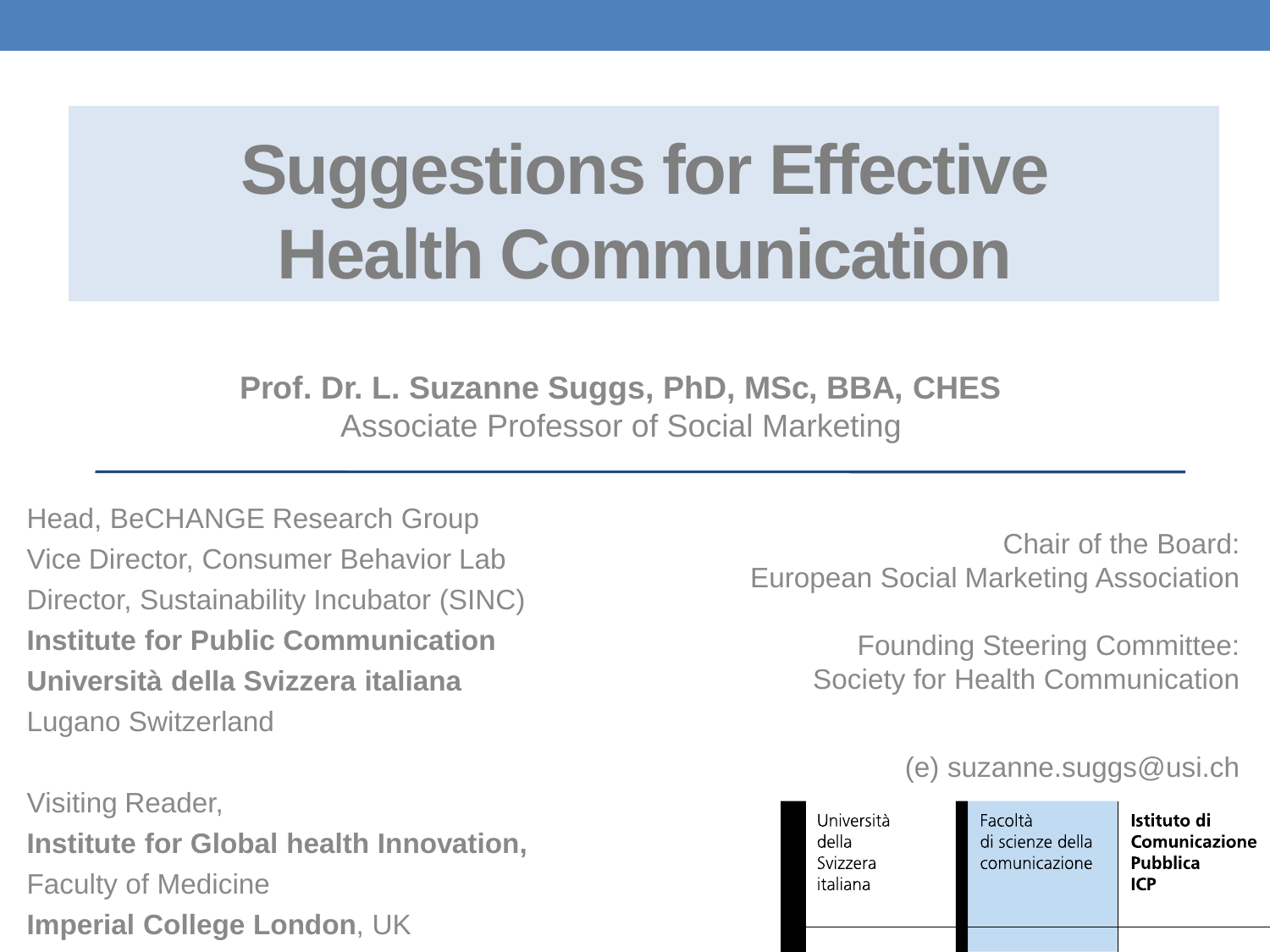### Health Communication

• "the scientific development, strategic dissemination, and critical evaluation of relevant, accurate, accessible, and understandable health information communicated to and from intended audiences to advance the health of the public."

• Bernhardt, J. M. (2004). Communication at the Core of Effective Public Health. *American Journal of Public Health*, *94*(12), 2051–2053.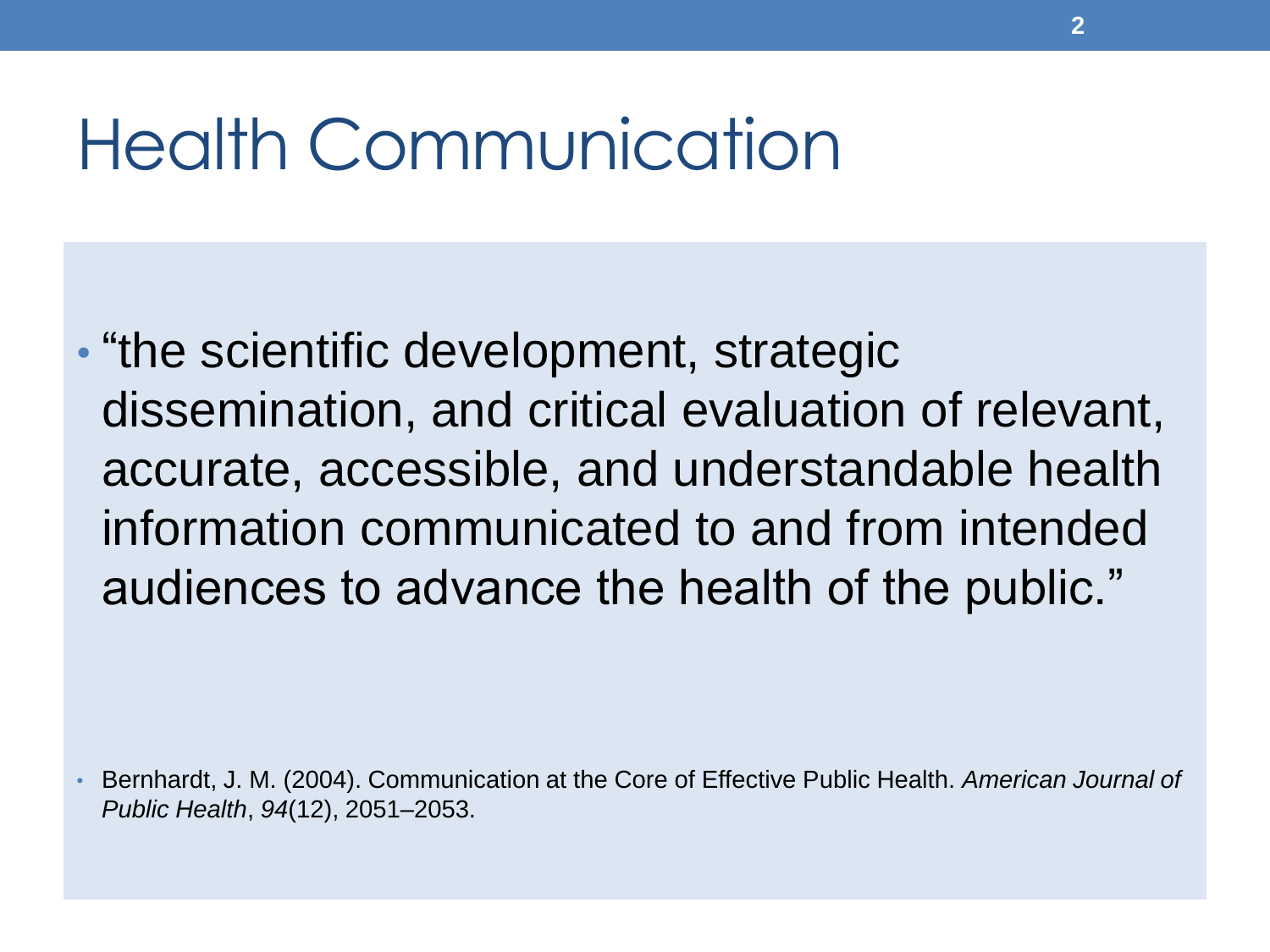"Say the right thing, in the right way, to the right person, in the right places, enough times"

-Lotenberg (Kotler & Lee, 2008. p. 265)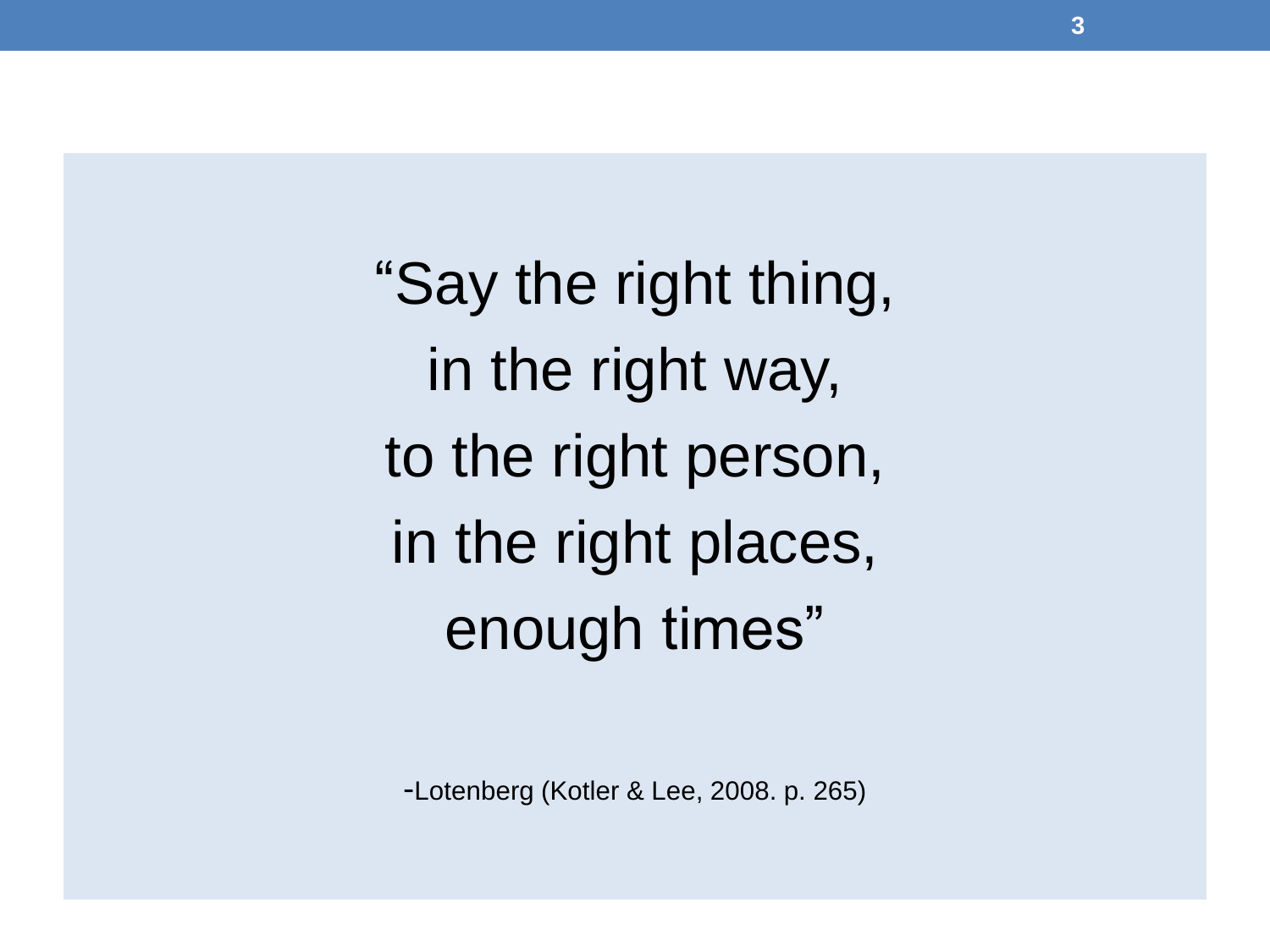## Segmentation matters

## •When you try to reach everyone, you reach no one.

- Scott Ratzan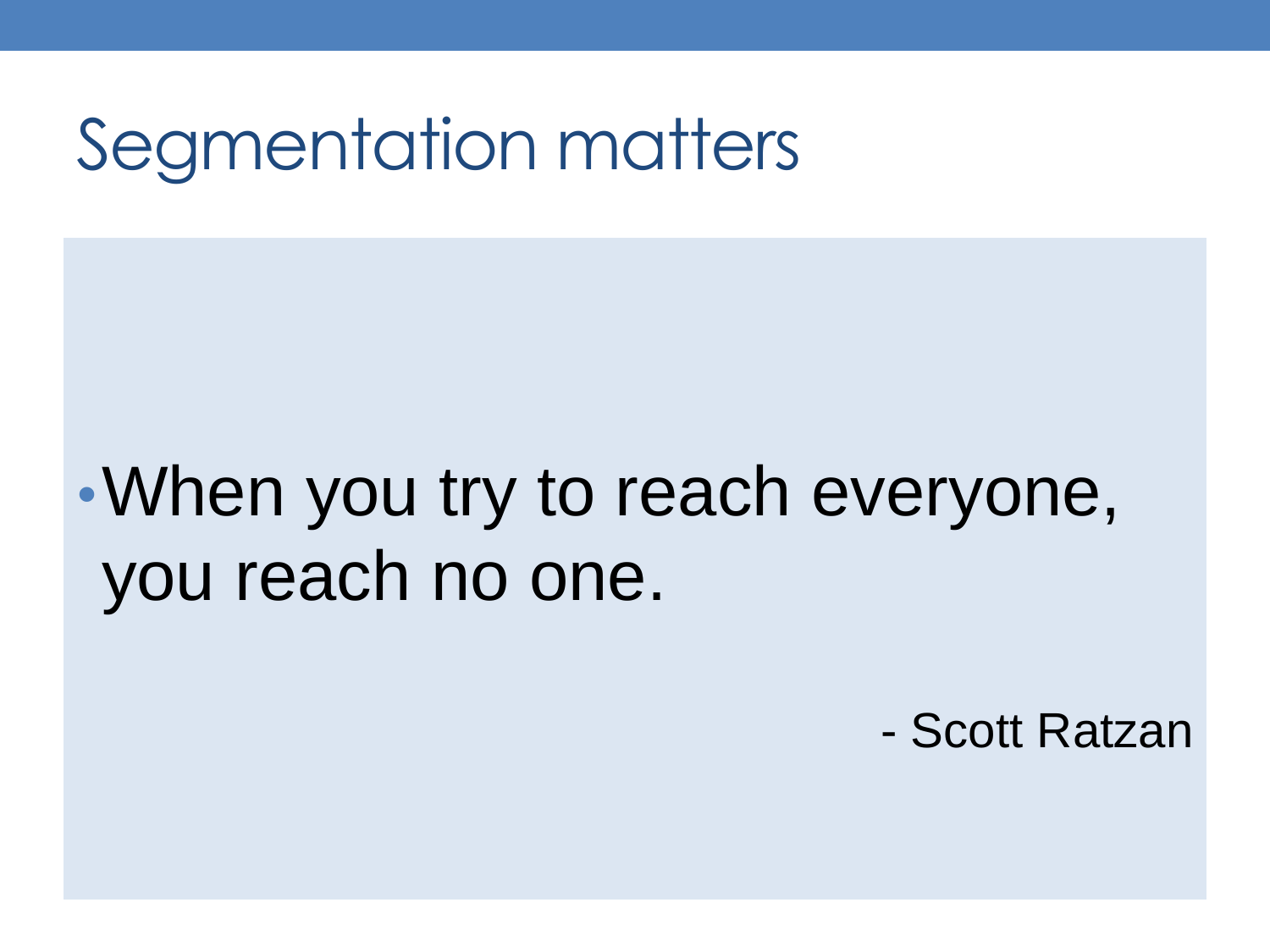# Critical questions

- What is this message trying to accomplish?
- Why should this message be said?
- What should be said?
- To whom should it be said?
- How should it be said?
- Where should it be said?
- Who should say it?
- How many times should it be said?
- How could this message be mis-understood?